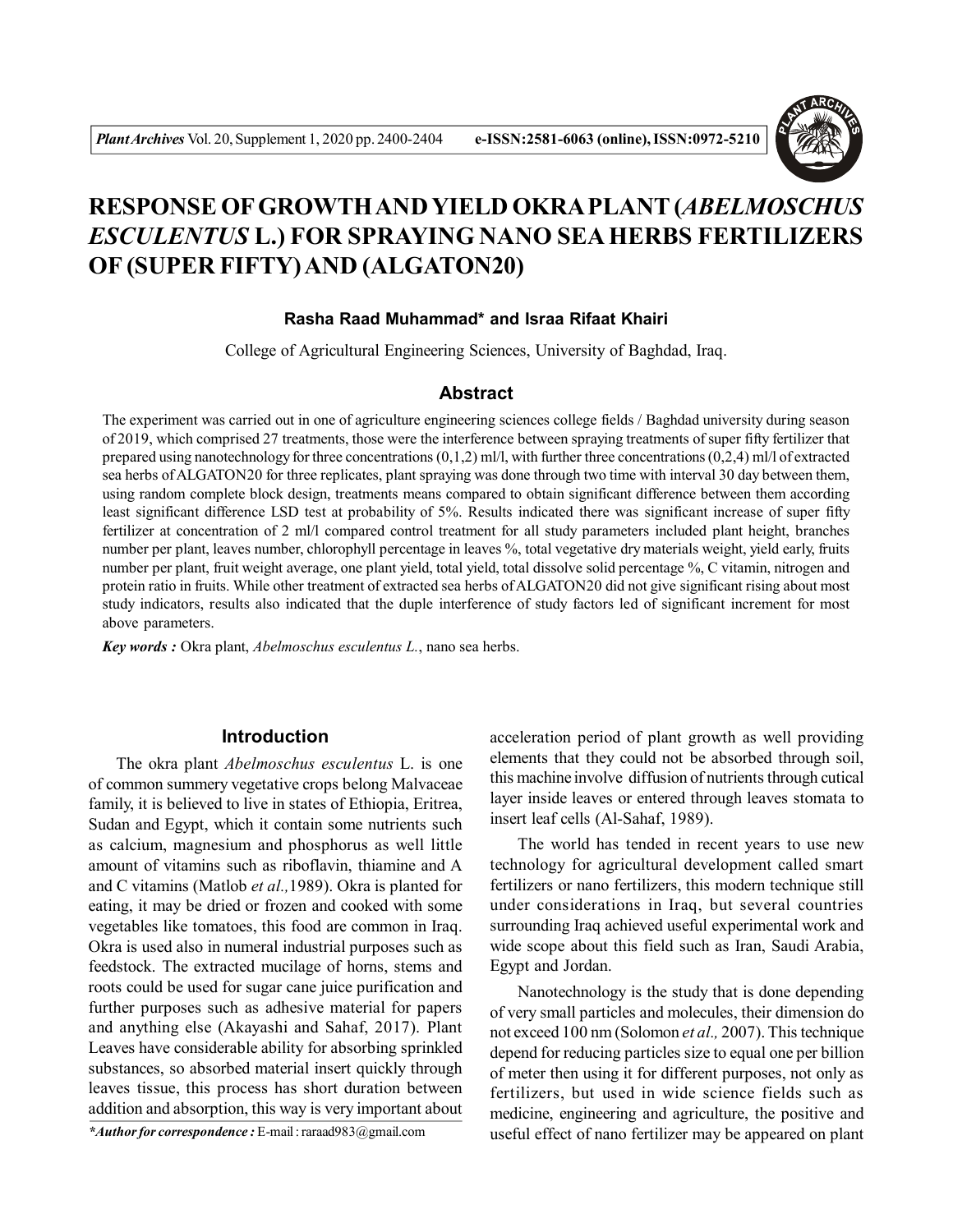growth (Drostkar *et al.,* 2016). Nano fertilizers are natural elements used as biocatalyst against various stresses, it contain amino acids, organic acids, vitamins and heavy metals act as assistant substance for increase plant growth through stimulating metabolic of plant cells at roots zone (Ferbanat, 2013). Qureshi *et al.,* (2018) confirmed that the nanotechnology has high efficiency to improve permanent agriculture, especially in developing countries, because it arise metabolic reactions widely in plant, that refer to increase creating dry materials, thus increase of crop yield, these useful conclusions are happened due to using nano particles to provide Largest surface area for increase their solubility in water, which contribute for increase penetration these substances through roots and leaves cells.

The extracted marine algae are considerable source for agricultural productivityand supplement of fertilizers, but did not substitute of them. They are non-fertilizers materials, act to stimulate plant growth at low concentrations because its content of macro and micro nutrients. They have more than one of active group to enhance plant growth such as oxins, semi oxins, vitamins and amino acids. they also contain Glycine betaine amino acid that it is regulator of osmosis pressure at high concentrations which has efficient role for increasing plant resistance under salinity and drought conditions, but the nutrients have low concentrations as well are released slowly compared chemical fertilizers (Payan Morales and Norrie, 2010), Dwivedi *et al.,* (2014) indicated the marine algae extraction have good ability for improving vegetative growth and early flowering and fruiting thus early crop yield, Akayashi and Sahaf (2017) notified that spraying extracted Sea herbs led to obtain significant effectiveness for increasing vegetative growth parameters when using three okra species. Therefore, this study aimed to evaluate the efficiency of (super fifty) and (ALGATON20) sea herbs fertilizers that were prepared using nanotechnology on vegetative growth properties of okra plant yield.

## **Materials and Methods**

This study was carried out in department of horticulture and garden engineering fields of agricultural engineering sciences college / Baghdad university using okra plant to exam response of plant growth and productivity through spraying super fifty sea herbs fertilizer using nanotechnology which was produced by Turkish company called Agri-sciences, the prepared fertilizer contained extracted sea herbs *Ascophyllum nodosum* at percentage of 21%, NPK, growth regulators, Alginic acid, Giberellic acid. In addition, ALGATON20 sea herbs fertilizer that was produced by Atal company

contained nutrients of N, P, K, Mo at percentage of 6%, 3%, 10%, 0.3% respectively, as well oxins, cytokine, Gibberellin and amino acids. Btaira seeds were obtained from reliable source, so sown directly on field on 25/4/ 2019, after procedure of soil management comprised plowing twice with vertical form by together then was amended, thus divided in terraces with length 30m for each one, two seeds sowed in one whole, with distance between one to other reached 0.3m, after 10 days when germination complete reduced to one plant for each site, all planting process were done as required recommends.

The experiment involved three super fifty concentrations were  $(0, 1, 2)$  ml  $/1$  called  $(S0, S1, S2)$ and three ALGATON20 concentrations were (0, 2, 4) ml / l called (A0,,A1, A2) for three replicates to obtain experimental units number of 27 units, these fertilizers sprayed twice on vegetative part during season first one was done when the plant reached at height of 10 cm, so the second after 30 days of first one with interval two days between both fertilizers, significant difference studied according to the least significant difference LSD at probability level of 5%.

Measurements of vegetative growth were taken at terminal growth season through taking random samples of five plants for each treatment to calculate mean of followed parameters:

## **Vegetative growth parameters**

- 1. Plant height (cm): The plant height was measured by metric tape on terminal growth season between at contact plant stem to soil surface and highest growth peak of plant branch.
- 2. Main branches number (branch/plant): main branches number was estimated on terminal growth season.
- 3. Leaves number (leaf/plant): plant leaves number was calculated randomly on terminal growth season.
- 4. Chlorophyll percentage of leaves: it was estimated using SPAD devise.
- 5. Vegetative part dry material weight (g/plant): estimated according mention of Sahaf (1989).

#### **Yield properties and its components**

- 1. crop early (ton/ha): the first three harvests represented as crop early.
- 2. Fruits number/plant.
- 3. Fruit weight average (g): measured according followed formula:

Fruit weight = experimental unit yield  $(g)$  / plants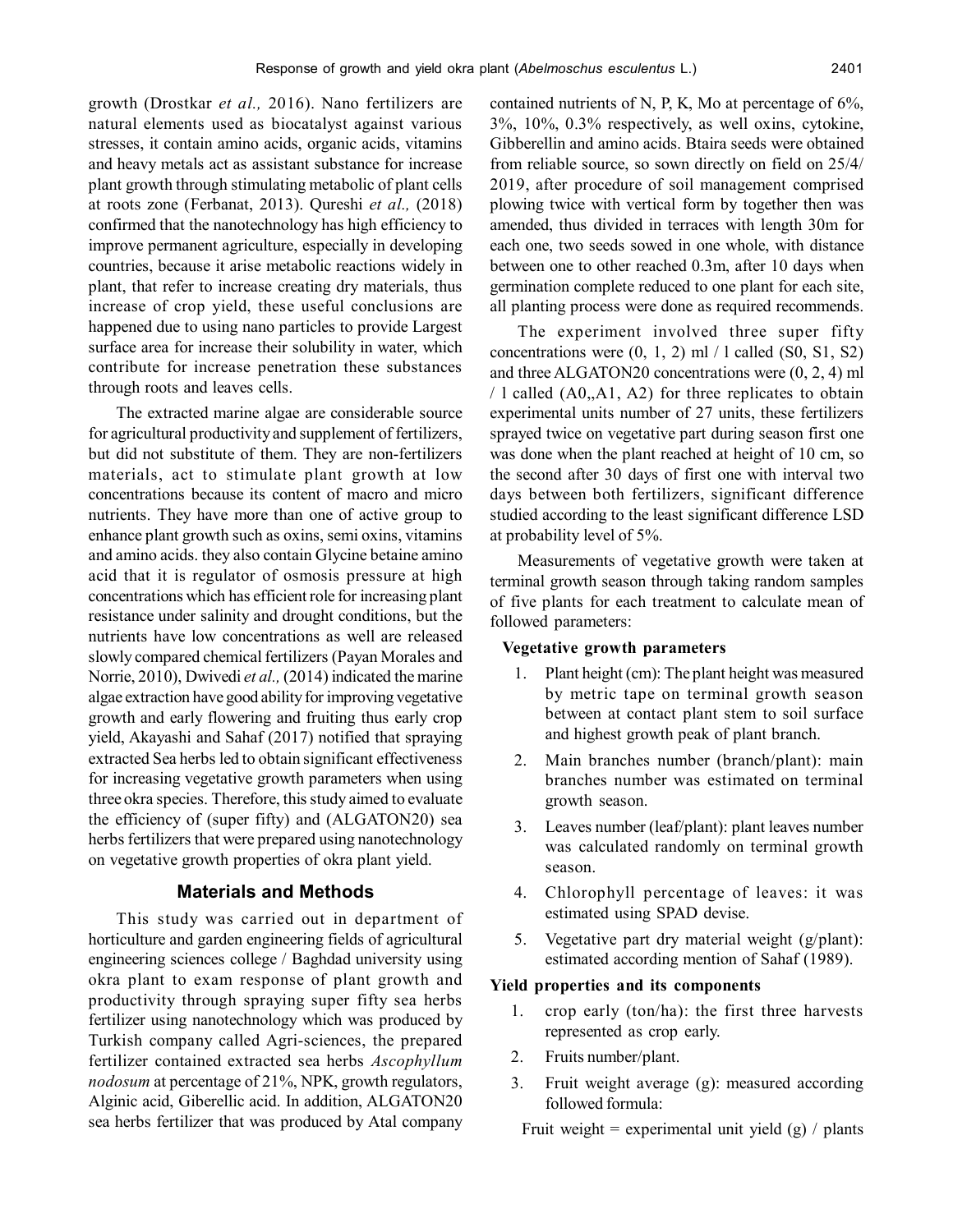number of experimental unit.

- 4. One plant yield (g): obtained through dividing experimental unit yield on plant number.
- 5. Total yield (ton/ha): Total yield calculated according followed formula:

Total yield  $(ton/ha)$  = experimental unit yield  $(ton)$  $\times$ hectare area (m<sup>2</sup>)/ experimental unit area (m<sup>2</sup>).

- 6. Total dissolve solid percentage: drops of okra juice was putted on Refractameter Hand device to determinate Total dissolve solid percentage.
- 7. C vitamin: it was estimated depending calibration filtered juice with 2-6-Dichlorophenol Indophenols dye as mention of A.O.A.C (1980).
- 8. Percentage of nitrogen in fruits: it was estimated according method of Bhargava and Raghupathi (1999) by using distillation device (Khildal).
- 9 Protein percentage in fruits: determinated according dry weight (A.O.A.C, 1980), as followed formula:

Protein percentage = N percentage in fruit  $\times 6.25$ 

# **Results and Discussion**

# **1. Indicators of vegetative growth**

Table 1 noticed for using super fifty as fertilizer, the plant gave significant difference of most vegetative growth parameters, where treatment of (S2A0) achieved highest mean of plant height (cm), branches number per plant, leaves number, chlorophyll percentage % and weight of dry vegetative part (g), reached 110.6 cm, 4.33, 145.10, 54.4% and 155.73g respectively, compared control treatment (S0 A0) that attained 88.3cm, 2.66, 94.67, 41.267% and 42.00g. Spraying ALGATON20 fertilizer improved most plant growth indicators but it was not significantly. While the interference between both fertilizers appeared significant increase about treatment of (S2A1) for most study parameters.

The significant considerable influence of super fifty fertilizer which prepared using nanotechnology is due to increase its surface area that concluded by nano particles size, lead to arise the solubility in water supported the penetration of particles through roots and leaves cells for enhancing metabolic reactions thus improvement plant growth and increase plant dry material as well vegetative growth parameters.

The increase of vegetative growth indicators when using ALGATON20 fertilizer was due to its content of micro and macro nutrients, those substances contain groups of plant growth regulars such as oxins, semi oxins, vitamins, amino and organic acids and assistant materials

act to improve plant growth and increase the quality and quantity of yield, this study agreed others study of Akayashi and Sahaf (2017). The reason of improvement these indicators at duple interference between the factors was occurred due to their influence were happen particularly for all indicators, as well their interference also sustained to arise perfection of these parameters.

## **2. Indicators of yield and its components**

Table 2 explained about significant effect of most yield indicators and its components when spraying super fifty fertilizer, as treatment of (S2 A0), it gave highest early yield, fruits number per plant, average fruit weight (g), one plant yield (g) and total yield (Ton/ha) reached 0.654 ton / ha, 49.667, 6.14g, 233.88g, 16.25 ton / ha, compared control treatment (S0A0) of 0.4517 ton / ha, 28.75, 5.63g, 159.38g, 9.62 ton / ha Respectively.

Experiment of ALGATON20 fertilizer was not influence significantly for yield indicators, while the interference between study factors caused significant increase of most indicators as shown of (S2 A1) treatment.

The rising yield and its components when spraying super fifty fertilizer referred of its effectiveness significantly on vegetative growth parameters (plant height, branches number per plant, leaves number per plant, chlorophyll percentage and dry weight), especially at treatment of (S2 A0), that catalyzed to improve metabolic interactions in plant cells to product enough energy and substances for constructing plant tissue so affect on phenotypes like dry materials, vegetative growth, plant height, branches number and leaves per plant as well others traits.

## **3. Specific yield indicators**

Table 3 showed effect of factors comprised super fifty and ALGATON20 fertilizers as well their interference for enhance qualitative yield parameters involved total dissolve solids, C vitamin, nitrogen and protein percentage in plant horns, where the super fifty achieved increase significantly of all indicators at treatment of )S2A0( attained 5%, 29.33 mg / 100 g, 2.29% and 14.31% compared control treatment (S0A0) which obtained 3.83%, 18.16 mg / 100 g, 2.03% and 11.68%, respectively.

Treatment of ALGATON20 also gave augment of parameters but did not differ significantly. While the interference between the factors as treatment of (S2A1) indicated significant increase of parameters compared control treatment (S0A0) that reached 4.63%, 29.00 mg / 100 g, 2.18% and 13.62%, compared of 3.83%, 18.16 mg / 100g, 2.03% and 11.68% respectively.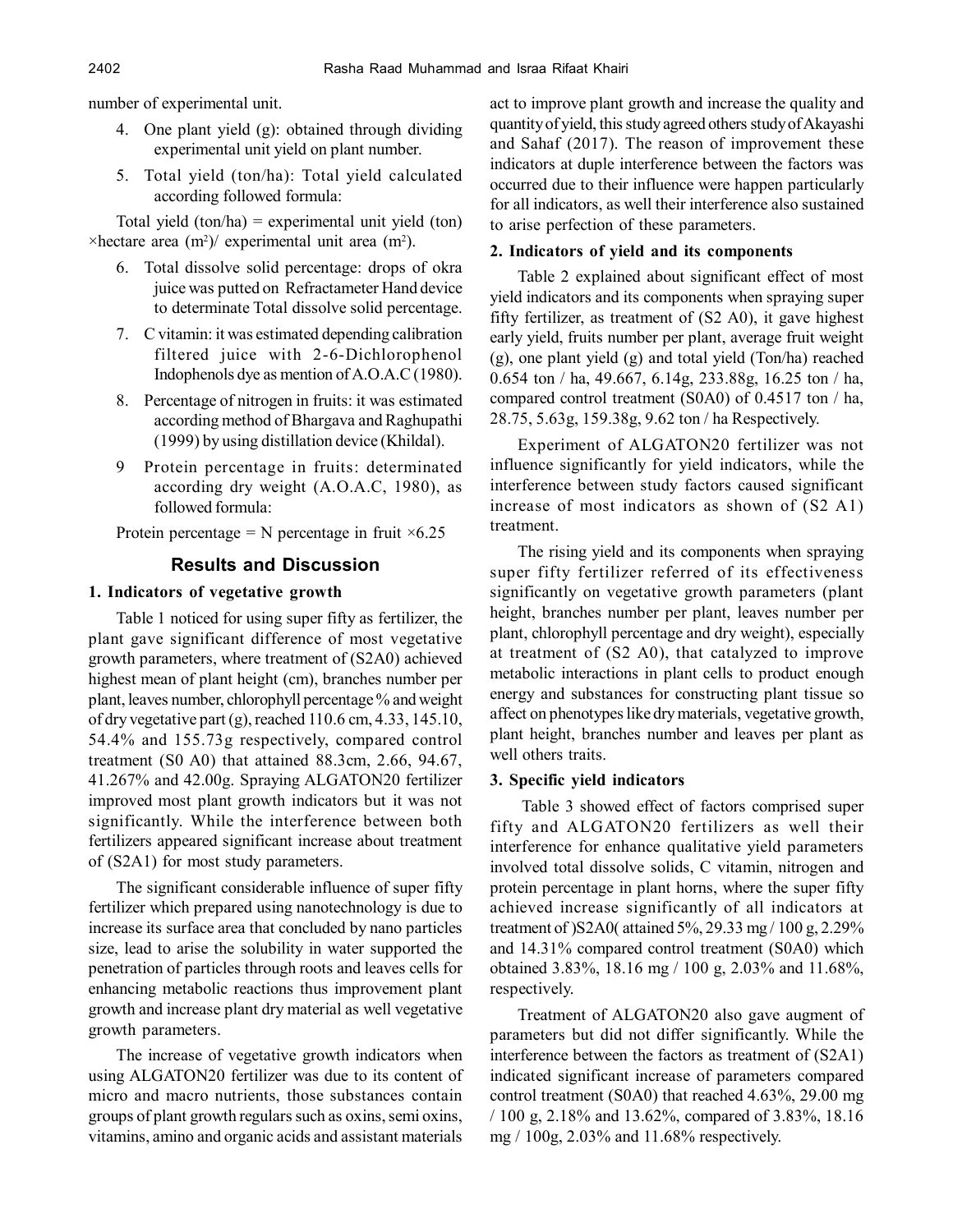| Treatment                     | Plant height<br>(cm) | <b>Branches</b><br>number/plant | Leaves<br>number/plant | Chlorophyll<br>% | Dry vegetative<br>part weight(g) |
|-------------------------------|----------------------|---------------------------------|------------------------|------------------|----------------------------------|
| SOA0                          | 88.3                 | 2.66                            | 94.67                  | 41.267           | 42.00                            |
| SOA1                          | 95.3                 | 2.66                            | 123.67                 | 51.767           | 48.52                            |
| SOA2                          | 83.0                 | 2.66                            | 122.67                 | 44.000           | 66.00                            |
| S1A0                          | 99.0                 | 3.00                            | 124.00                 | 48.467           | 43.30                            |
| S <sub>1</sub> A <sub>1</sub> | 95.0                 | 3.33                            | 125.67                 | 44.167           | 63.50                            |
| S1A2                          | 92.0                 | 2.33                            | 124.67                 | 53.767           | 96.43                            |
| S2A0                          | 110.6                | 4.33                            | 145.10                 | 54.400           | 155.73                           |
| S2A1                          | 93.0                 | 5.00                            | 145.00                 | 49.733           | 152.00                           |
| S2A2                          | 87.3                 | 4.66                            | 140.67                 | 47.767           | 155.67                           |
| LSD                           | 15.5                 | 1.26                            | 26.062                 | 10.04            | 92.03                            |

**Table 1:** Effect of spraying super fifty and ALGATON20 sea herbs fertilizers on some vegetative growth indicators of okra plants.

**Table2** : Effect of spraying super fifty and ALGATON20 sea herbs fertilizers on some yield indicators and its components of okra plants.

| Treatment   | <b>Yield early</b><br>(ton/ha) | Fruit<br>number/plant | Fruit weight<br>average (g) | <b>One Plant</b><br>yield (g) | <b>Total yield</b><br>(ton/ha) |
|-------------|--------------------------------|-----------------------|-----------------------------|-------------------------------|--------------------------------|
| SO A0       | 0.4517                         | 28.750                | 5.6368                      | 159.38                        |                                |
| SOA1        | 0.4827                         | 35.792                | 5.8044                      | 211.88                        | 14.119                         |
| SOA2        | 0.3683                         | 23.292                | 5.7322                      | 135.50                        | 9.030                          |
| S1A0        | 0.6830                         | 35.333                | 5.8755                      | 254.58                        | 16.632                         |
| <b>S1A1</b> | 0.4293                         | 35.417                | 6.3694                      | 201.58                        | 13.434                         |
| <b>S1A2</b> | 0.5953                         | 33.458                | 6.3422                      | 210.92                        | 14.055                         |
| S2A0        | 0.6540                         | 49.667                | 6.1468                      | 233.88                        | 16.253                         |
| S2A1        | 0.5467                         | 36.250                | 5.7488                      | 207.71                        | 13.842                         |
| S2A2        | 0.5890                         | 36.458                | 5.9307                      | 217.92                        | 14.522                         |
| LSD         | 0.2635                         | 12.287                | 1.2052                      | 87.557                        | 5.8348                         |

**Table 3:** Effect of spraying super fifty and ALGATON20 sea herbs fertilizers on some specific yield indicators of okra plants.

| <b>Treatment</b>              | <b>T.S.S</b> % | C vitamin<br>mg/100g | Nitrogen in<br>horns% | Protein % |
|-------------------------------|----------------|----------------------|-----------------------|-----------|
| SOA0                          | 3.83           | 18.16                | 2.03                  | 11.68     |
| SOA1                          | 4.23           | 23.00                | 2.14                  | 13.37     |
| S <sub>0</sub> A <sub>2</sub> | 3.66           | 28.16                | 2.07                  | 12.93     |
| S1 A0                         | 4.56           | 38.16                | 2.13                  | 13.31     |
| <b>S1A1</b>                   | 4.36           | 25.16                | 2.04                  | 12.75     |
| <b>S1A2</b>                   | 3.83           | 21.16                | 2.10                  | 13.12     |
| S <sub>2</sub> A <sub>0</sub> | 5.00           | 29.33                | 2.29                  | 14.31     |
| S2A1                          | 4.63           | 29.00                | 2.18                  | 13.62     |
| S2A2                          | 3.66           | 22.16                | 2.15                  | 13.43     |
| L.S.D                         | 1.12           | 11.97                | 0.06                  | 0.69      |

The yield quality improving referred of impact super fifty and ALGATON20 fertilizers to increase vegetative growth indicators as well affect on different biological processes such as cell division, hormonal balance and metabolism thus enhance rising dry material and yield components like total dissolve solid, C vitamin and fruits

content of protein.

#### **References**

- Sahaf, F.H. (1989). Applied plant nutrition, Baghdad / University, Ministry of Higher Education and Scientific Research, Iraq.
- Al-Akashi, H.M.S. and F.H. Sahaf (2017). Spraying some plant extracted materials and their role on vegetative and flowery growth parameters and yield for three species of okra *Abelmoschus esculentus* L. Department of Horticulture and Garden Engineering / Agriculture college / Kufa University. *Kufa Journal of Agricultural Sciences*, **9(3):** 60-70.
- Adnan, N.M. (1989). Vegetable product. Directorate of Dar al-Kitab for Printing and Publishing. Mosul.
- A.O.A.C. (1980). Official Methods of Analysis. 13<sup>th</sup>. Ed. Association of Official Analytical Chemists. Washington, D.C.
- Drostkar, E., R. Talebi and H. Kanouni (2016). Foliar application of Fe, Zn and NPK nano-fertilizers on seed yield and morphological traits in chickpea under rain fed condition of Res. in Ecology, **4(2):** 221-228.
- Dwivedi, S.K., M.R. Meshram, A. Pal, N. Pandey and A. Ghosh.